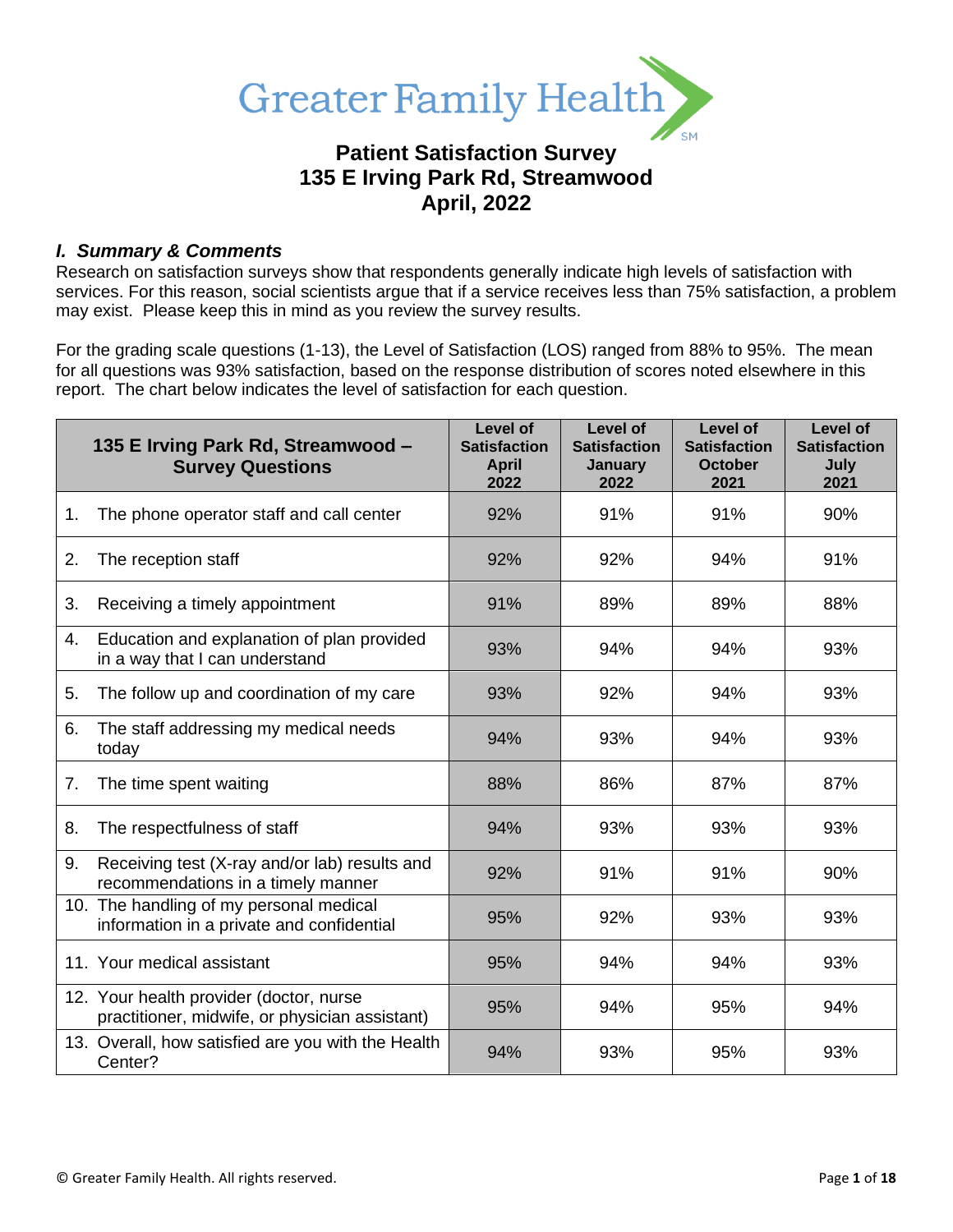|    | <b>Total Greater Family Health Survey</b><br><b>Question Responses</b>                    | Level of<br><b>Satisfaction</b><br><b>April</b><br>2022 | Level of<br><b>Satisfaction</b><br><b>January</b><br>2022 | Level of<br><b>Satisfaction</b><br><b>October</b><br>2021 | Level of<br><b>Satisfaction</b><br>July<br>2021 |
|----|-------------------------------------------------------------------------------------------|---------------------------------------------------------|-----------------------------------------------------------|-----------------------------------------------------------|-------------------------------------------------|
| 1. | The phone operator staff and call center                                                  | 92%                                                     | 91%                                                       | 90%                                                       | 91%                                             |
| 2. | The reception staff                                                                       | 92%                                                     | 93%                                                       | 92%                                                       | 92%                                             |
| 3. | Receiving a timely appointment                                                            | 91%                                                     | 91%                                                       | 90%                                                       | 91%                                             |
| 4. | Education and explanation of plan provided<br>in a way that I can understand              | 93%                                                     | 93%                                                       | 92%                                                       | 93%                                             |
| 5. | The follow up and coordination of my care                                                 | 92%                                                     | 93%                                                       | 92%                                                       | 93%                                             |
| 6. | The staff addressing my medical needs<br>today                                            | 93%                                                     | 94%                                                       | 92%                                                       | 93%                                             |
| 7. | The time spent waiting                                                                    | 90%                                                     | 89%                                                       | 88%                                                       | 89%                                             |
| 8. | The respectfulness of staff                                                               | 93%                                                     | 94%                                                       | 93%                                                       | 93%                                             |
| 9. | Receiving test (X-ray and/or lab) results and<br>recommendations in a timely manner*      | 92%                                                     | 91%                                                       | 90%                                                       | 91%                                             |
|    | 10. The handling of my personal medical<br>information in a private and confidential      | 93%                                                     | 93%                                                       | 92%                                                       | 93%                                             |
|    | 11. Your medical assistant                                                                | 93%                                                     | 94%                                                       | 93%                                                       | 94%                                             |
|    | 12. Your health provider (doctor, nurse<br>practitioner, midwife, or physician assistant) | 94%                                                     | 94%                                                       | 93%                                                       | 94%                                             |
|    | 13. Overall, how satisfied are you with the Health<br>Center?                             | 93%                                                     | 94%                                                       | 92%                                                       | 93%                                             |

\* Data for this question only includes Health Centers as it is not applicable to the Dental Clinic.

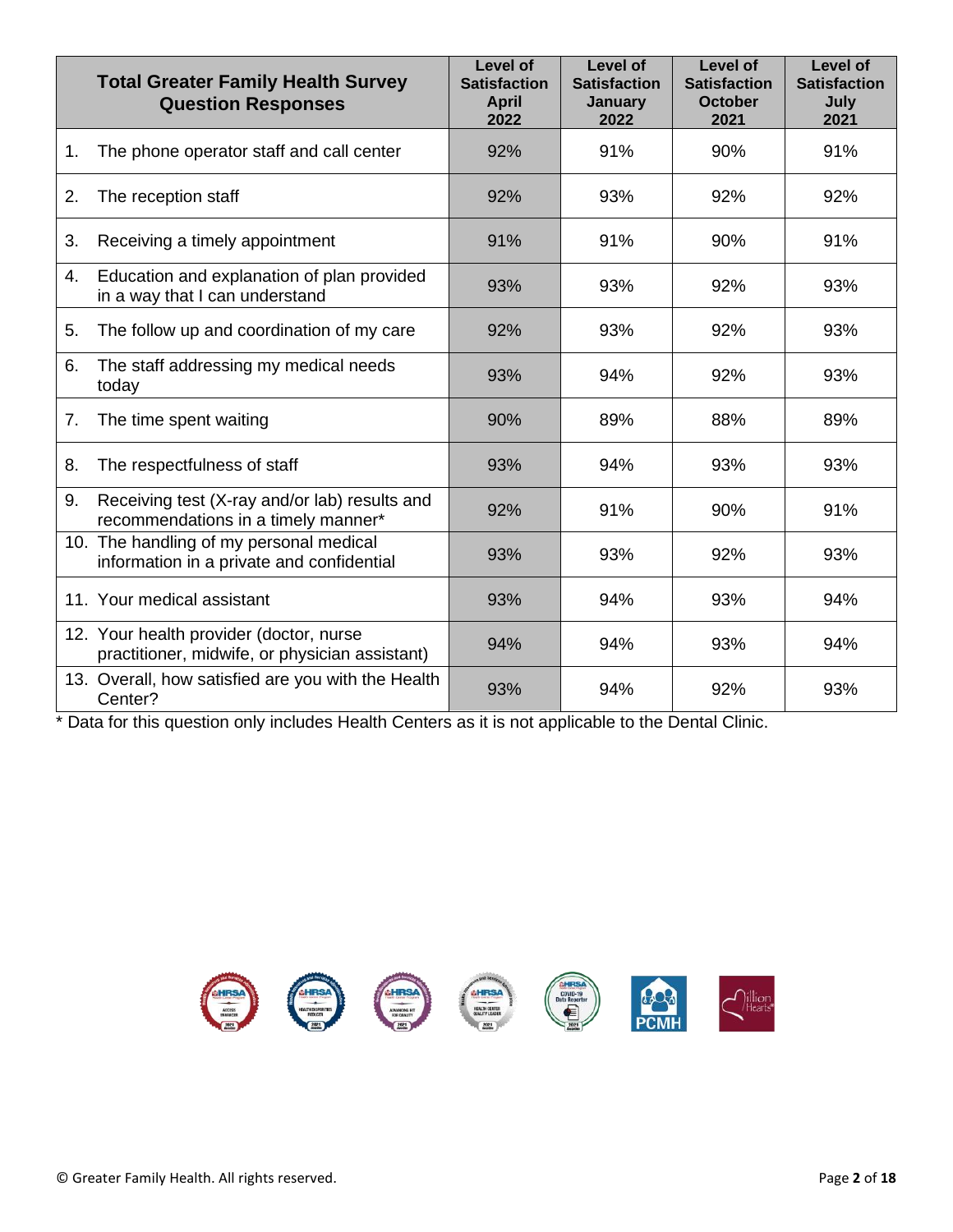|                                         | (5)                   |                | (4)              |                | (3)            |                | (2)                 |                | (1)                      |                |
|-----------------------------------------|-----------------------|----------------|------------------|----------------|----------------|----------------|---------------------|----------------|--------------------------|----------------|
| <b>Survey Questions</b>                 | <b>Very Satisfied</b> |                | <b>Satisfied</b> |                | <b>Neutral</b> |                | <b>Dissatisfied</b> |                | <b>Very Dissatisfied</b> |                |
|                                         | English               | <b>Spanish</b> | <b>English</b>   | <b>Spanish</b> | English        | <b>Spanish</b> | <b>English</b>      | <b>Spanish</b> | <b>English</b>           | <b>Spanish</b> |
| The phone operator staff and call       | 87                    | 223            | 30               | 67             | 9              | 16             |                     |                |                          |                |
| center                                  | 69%                   | 72%            | 24%              | 22%            | 7%             | 5%             |                     | $1\%$          |                          | $1\%$          |
| 2.<br>The reception staff               | 88                    | 213            | 31               | 75             |                | 21             | $\Omega$            | 0              | $\Omega$                 | 3              |
|                                         | 70%                   | 68%            | 25%              | 24%            | 6%             | 7%             |                     |                |                          | $1\%$          |
| Receiving a timely appointment<br>3.    | 82                    | 199            | 29               | 77             | 11             | 25             | $\overline{2}$      | 3              | 0                        |                |
|                                         | 66%                   | 65%            | 23%              | 25%            | 9%             | 8%             | 2%                  | 1%             |                          | $1\%$          |
| Education and explanation of plan<br>4. | 97                    | 217            | 24               | 77             | 5              | 14             | $\Omega$            | 0              | $\Omega$                 | 2              |
| provided in a way that I can            | 77%                   | 70%            | 19%              | 25%            | 4%             | 5%             |                     |                |                          | $1\%$          |
| understand                              |                       |                |                  |                |                |                |                     |                |                          |                |
| The follow-up and coordination of<br>5. | 94                    | 217            | 22               | 76             | 8              | 16             |                     | 0              | $\Omega$                 | 3              |
| my care                                 | 75%                   | 70%            | 18%              | 24%            | 6%             | 5%             | 1%                  |                |                          | $1\%$          |
| The staff addressing my medical<br>6.   | 96                    | 228            | 18               | 74             | 5              | 9              | $\Omega$            | $\Omega$       | $\Omega$                 | 2              |
| needs today                             | 81%                   | 73%            | 15%              | 24%            | 4%             | 3%             |                     |                |                          | $1\%$          |
| The time spent waiting                  | 82                    | 187            | 28               | 73             | 11             | 40             | 4                   | 5              |                          | 5.             |
|                                         | 65%                   | 60%            | 22%              | 24%            | 9%             | 13%            | 3%                  | 2%             | $1\%$                    | 2%             |

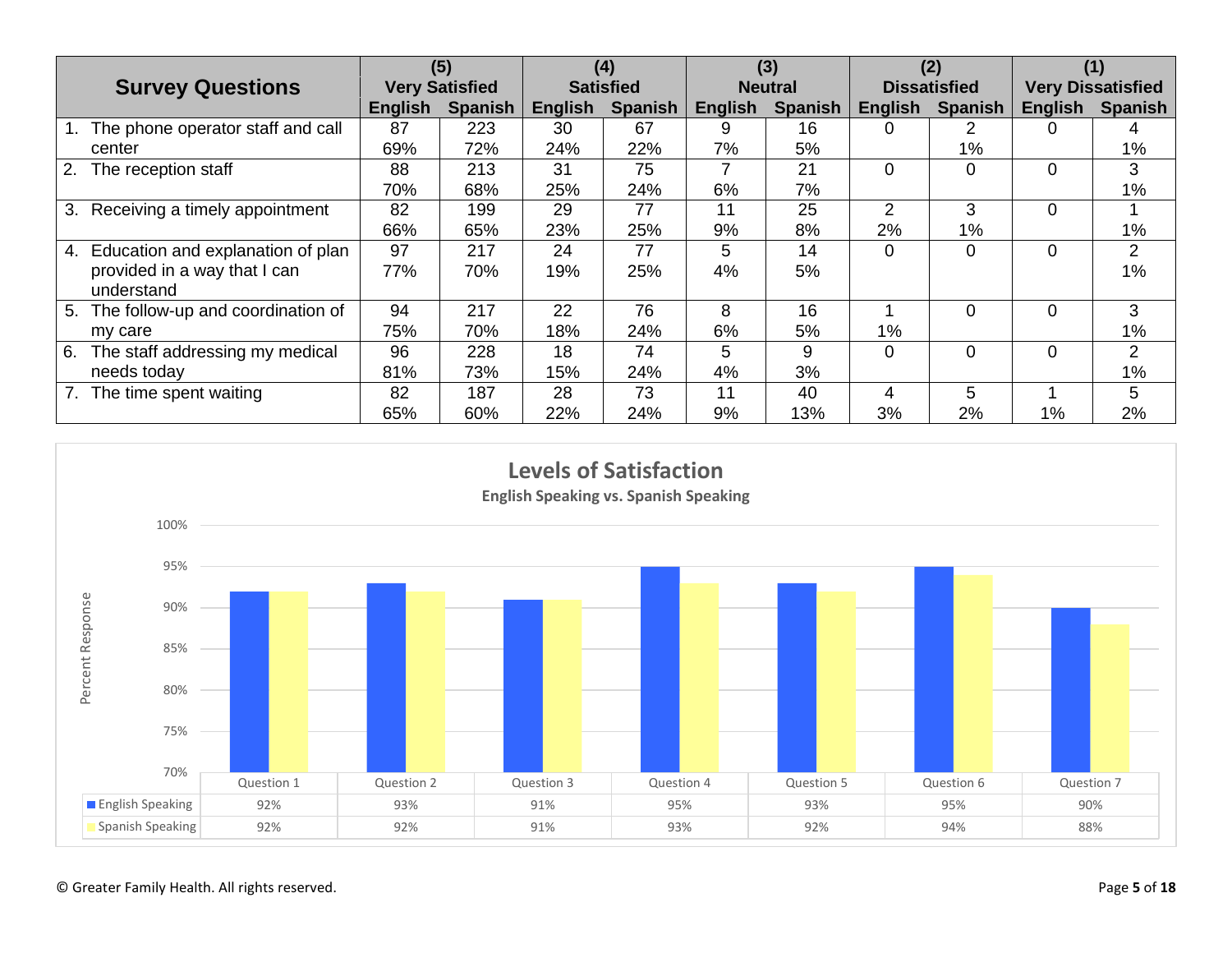|                                         | (5)                   |                | (4)              |                | (3)            |         | (2)                 |                | (1)                      |                |
|-----------------------------------------|-----------------------|----------------|------------------|----------------|----------------|---------|---------------------|----------------|--------------------------|----------------|
| <b>Survey Questions</b>                 | <b>Very Satisfied</b> |                | <b>Satisfied</b> |                | <b>Neutral</b> |         | <b>Dissatisfied</b> |                | <b>Very Dissatisfied</b> |                |
|                                         | <b>English</b>        | <b>Spanish</b> | <b>English</b>   | <b>Spanish</b> | <b>English</b> | Spanish | <b>English</b>      | <b>Spanish</b> | <b>English</b>           | <b>Spanish</b> |
| The respectfulness of staff<br>8.       | 101                   | 215            | 23               | 75             | 2              | 13      | 0                   |                | 0                        |                |
|                                         | 80%                   | 71%            | 18%              | 25%            | 2%             | 4%      |                     |                |                          | $1\%$          |
| 9.<br>Receiving test (X-ray and/or lab) | 85                    | 198            | 21               | 81             | 9              | 17      | $\Omega$            |                | $\Omega$                 |                |
| results / recommendations in a          | 74%                   | 66%            | 18%              | 27%            | 8%             | 6%      |                     | 1%             |                          | $1\%$          |
| timely manner                           |                       |                |                  |                |                |         |                     |                |                          |                |
| 10. The handling of personal medical    | 100                   | 226            | 22               | 68             | $\mathcal{P}$  | 10      | $\Omega$            | 0              | 0                        | $\Omega$       |
| info in a private and confidential      | 81%                   | 74%            | 18%              | 22%            | 2%             | 3%      |                     |                |                          |                |
| manner                                  |                       |                |                  |                |                |         |                     |                |                          |                |
| 11. Your medical assistant              | 106                   | 227            | 16               | 69             | 4              | 9       | $\Omega$            |                | $\Omega$                 |                |
|                                         | 84%                   | 74%            | 13%              | 23%            | 3%             | 3%      |                     |                |                          | $1\%$          |
| 12. Your health provider (MD/DO, NP,    | 105                   | 235            | 17               | 63             | 4              |         | 0                   | 0              | $\Omega$                 | $\overline{2}$ |
| Midwife, or PA)                         | 83%                   | 77%            | 14%              | 21%            | 3%             | 2%      |                     |                |                          | $1\%$          |
| 13. Overall, how satisfied are you with | 101                   | 224            | 21               | 73             | 4              | 9       | 0                   | 0              | $\Omega$                 | 2              |
| the Health Center?                      | 80%                   | 73%            | 17%              | 24%            | 3%             | 3%      |                     |                |                          | $1\%$          |

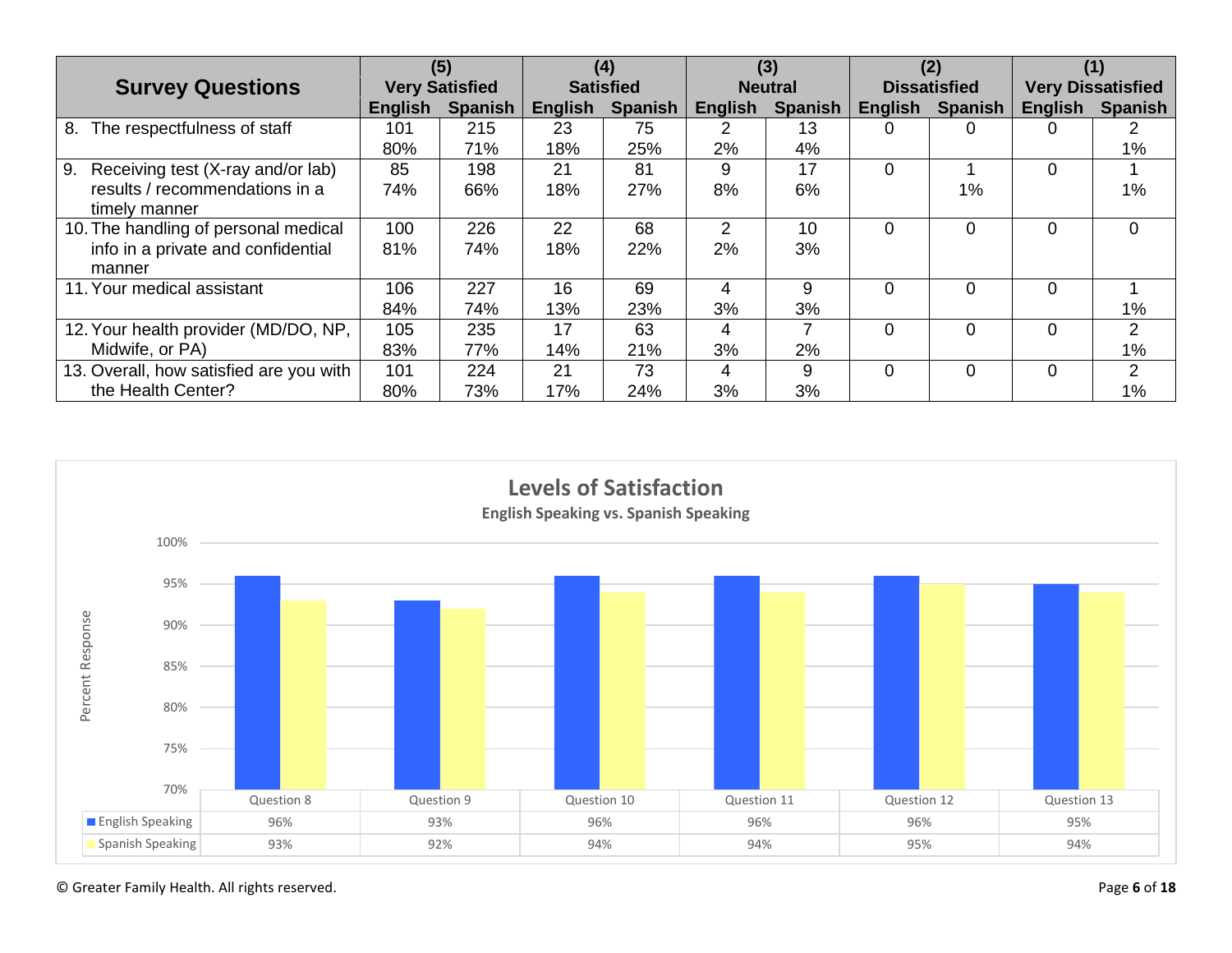### *Direct Quotes*

The following is the universe of *DIRECT QUOTES* taken from questions 14 - 18 on the Patient Satisfaction Survey form from the survey participants. There has been no editing for spelling, grammar, etc.; the comments are taken from the forms *AS IS*:

### **Question 14: Have you left a message for a staff member in the last week? If so, what was your experience?**

- **English**
- NO: 36
- N/A: 13
- YES: 11
- **Comments:**
	- 1. "Call three time to get answer."
	- 2. "Yes, took calling twice to get the answer I needed." (Nettleton)
	- 3. "Yes, regarding test results. Good."
	- 4. "Good!"
	- 5. "Great service."
	- 6. "Yes. Fine I received callback w/I 24 hours." (Friedlein)
	- 7. "Call back was quick."
	- 8. "Yes, this morning 4/28/22 w/ emergency reply from doctor but didn't get a called back. I had to call again for an update." (Friedlein)
	- 9. "As a first time being in a situation like this, they helped me a lot, they also provided me with the information that was necessary."
	- 10. "Great."
	- 11. "Unfortunately, the # the call center had the clinic did not call – but it worked out fine." (Friedlein)

# **Spanish**

- NO: 79
- N/A: 6 YES: 17

## **Comments:**

- 1. "More or less." ''Mas o menos."
- 2. "Kind." "Amable." (Aragones)
- 3. "Good." Bien" (3)
- 4. "Very good." "Muy buena."
- 5. "Very good." "Muy bien."
- 6. "Satisfied." "Satisfecho."
- 7. "Great." "Buena." (3)
- 8. "It is a battle for the appointments." "Batalla uno con las citas." (Chaudhari)
- 9. "Very good the message was received fine." "Muy buena el mensaje llego muy bien."
- 10. "Very good excellent attention." "Muy buena exelente atencion."
- 11. "It was very pleasant… they responded to my call promptly." "Fue muy agradable… respondieron mi llamada muy rapido."
- 12. "My experience was pleasant because they attended to me promptly." "Mi experencia fue agradable porque me atendieron rapido."
- 13. "Very pleasant, delighted." "Muy agradable, encantado."

#### **Question 15: What is most helpful for you at Greater Family Health? English Spanish**

- $1.$  "N/A." (3)
- 2. "Everything." (4)
- 3. "Friendly."
- 4. "Staff." (3)
- 5. "Location."
- 6. "All of the above."
- 7. "Convenient."
- 8. "Quick service."
- 9. "They always help and listen to you."
- 10. "How well the doctors and staff take care of you. Always take me on time. Everything is always well explained." (Nettleton)
- 11. "My schedule is very busy and being able to make same day appointments is helpful."
- 12. "Dr. Chaudhari is wonderful."
- 13. "Flexibility."
- 14. "Fast service." (Corral)
- 15. "The staff members are the best." (Aragones)
- 
- 1. "Quick service." "Servicio rapido."
- 2. "The service." "El servicio." (2)
- 3. "Attention." "Atencion." (2)
- 4. "N/A."
- 5. "Everything." "Todo." (3)
- 6. "With everything." "En todo."
- 7. "The doctors." "Los doctores."
- 8. "That they." "Que me."
- 9. "That they see us at the time of our appointments." "Que lo atienden a la hora de su citas."
- 10. "That it is close to home, they speak our language." "That it is close to home, que hablan el idioma." (Tran) (Partial English response on a Spanish survey)
- 11. "They steer you towards the help you need." "Te conducen con lo que tu necesitas ayuda."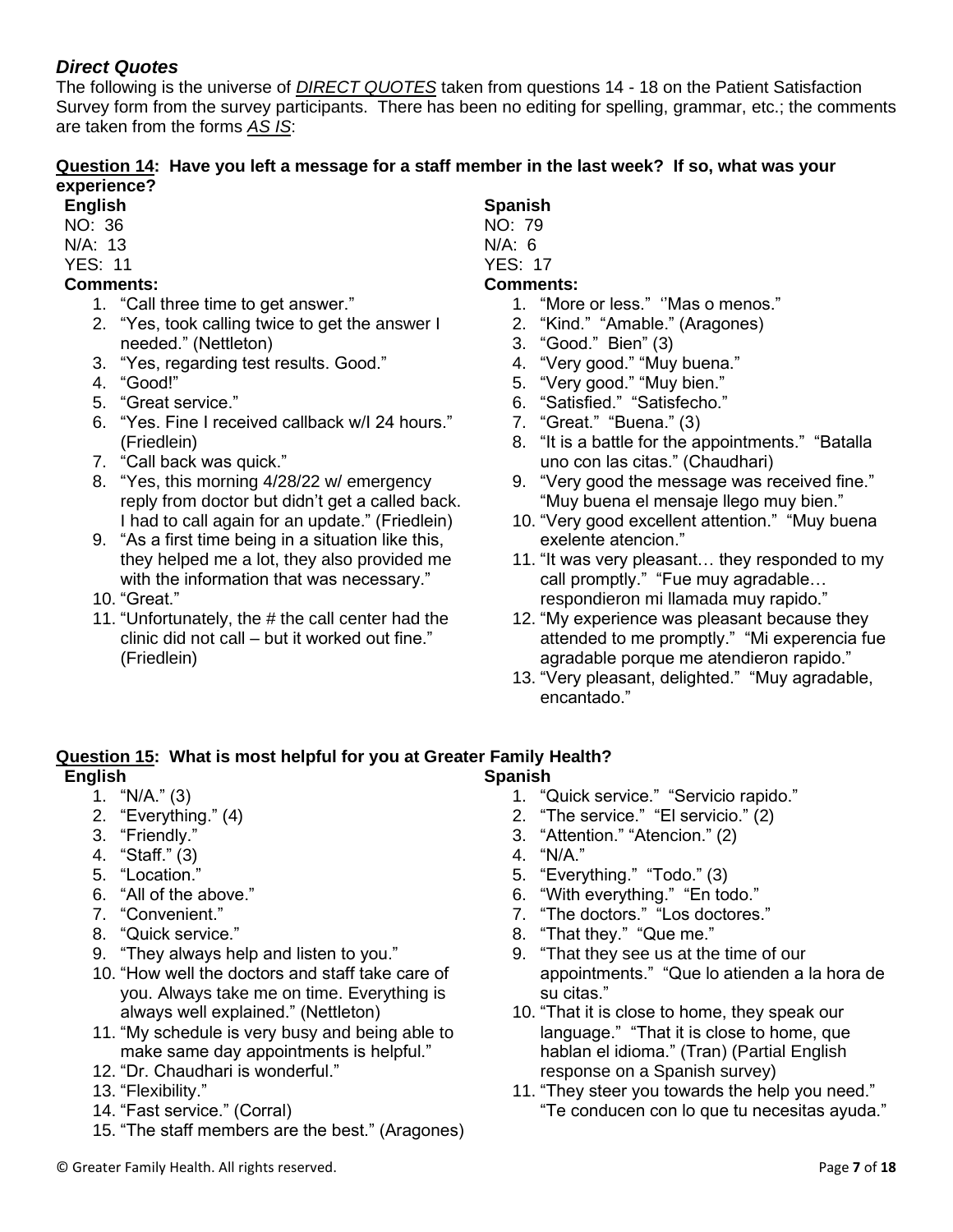- 16. "Everyone is very helpful."
- 17. "Getting direction referral + info."
- 18. "Smiling & happy staff to welcoming and its why I continue to come back." (Corral)
- 19. "Communication, eye contact." (Nettleton)
- 20. "Scheduling same day."
- 21. "The immediate service." (Friedlein)
- 22. "Accessibility of staff." (Sadik)
- 23. "They are always able to assist."
- 24. "Being able to schedule same day appointments when needed." (Friedlein)
- 25. "Everyone is so respectful." (Chaudhari)
- 26. "Close 2 home." (Chang)
- 27. "Being taken in on time for appointment and asking of any and all questions." (Friedlein)
- 28. "Taking care of my health when I am need!" (Sadik)
- 29. "Speed and flexibility." (Chaudhari)
- 30. "Timeliness." (Sadik)
- 31. "My doctor and the care I received. The feedback in my care." (Friedlein)
- 32. "My provider."
- 33. "Online test results."
- 34. "They give the rights answers to my questions." (Sadik)
- 35. "The amount of help is great."
- 36. "How fast we get attended." (Nettleton)
- 37. "Making appointments and getting everything well explained." (Sadik)
- 38. "The doctors and staff. Wonderful job." (Chaudhari)
- 39. "Front office staff very helpful." (Nettleton)
- 40. "Time."
- 41. "Attentiveness." (Aragones)
- 42. "Friendly & helpful staff." (Chang)
- 43. "Communication."
- 44. "Everything and everyone."
- 45. "Accessibility to medical care." (Friedlein)
- 12. "Being able to be fine and being able to obtain the necessary help." "A poder estar bien y poder obtener la ayuda necesario."
- 13. "The personality." "La personalidad."
- 14. "The attention to the people, very respectful." "La atencion also personas, muy respotosas."
- 15. "With my bloodwork." "Con mis analicis de sangre." (Aragones)
- 16. "That hey speak Spanish." "Que hablan espanol." (Aragones)
- 17. "In general, everything seems fine to me." "En general todo me parece excelente." (Chang)
- 18. "Their attention is excellent." "Su atencion es exelente." (Friedlein)
- 19. "The attention during my pregnancy." "La atencion en mi embarazo."
- 20. "Good attention." "Buena atencion."
- 21. "The form in which they address us is satisfactory." "La forma en la que nos atienden es satisfactoria."
- 22. "The help they provide." "La allude que proporcionan."
- 23. "Quick and trustworthy attention." "Atencion rapida y confinable." (Tran)
- 24. "The primary attention." "La atencion primaria." (Tran)
- 25. "Help maintaining good health." "Ayuda a tener una buena salud." (Chaudhari)
- 26. "Knowing my health." "A saber mi salud."
- 27. "That they are attentive." "Que son atentos."
- 28. "The medical care." "El cuidado medico."
- 29. "In the follow up of my care." "En mi siguimiento de mi salud."
- 30. "Doctor visits and receive medication." "Visitas con doctor y recibir medicamento."
- 31. "The easiness of the location, it is close to my home." "La facilidad de la locacion, me queda muy cerca de casa." (Chaudhari)
- 32. "The attention towards the patient." "La atencion al paciente." (Sadik)
- 33. "Their attention to the patient is very special." "Su atencion al paciente es muy especial."
- 34. "They offer the best services." "Tienen el mejor serbicios." (Tran)
- 35. "They are on top of my health. My medical appointments." "Estan pendiente de mi salud. De mis citas medicas." (Friedlein)
- 36. "Taking the medical control." "Llevar los controles medicos." (Chaudhari)
- 37. "Maintaining my health in good state." "Mantener mi salud en buen estado." (Tran)
- 38. "That they always help us understand especially with the language." "Que siempre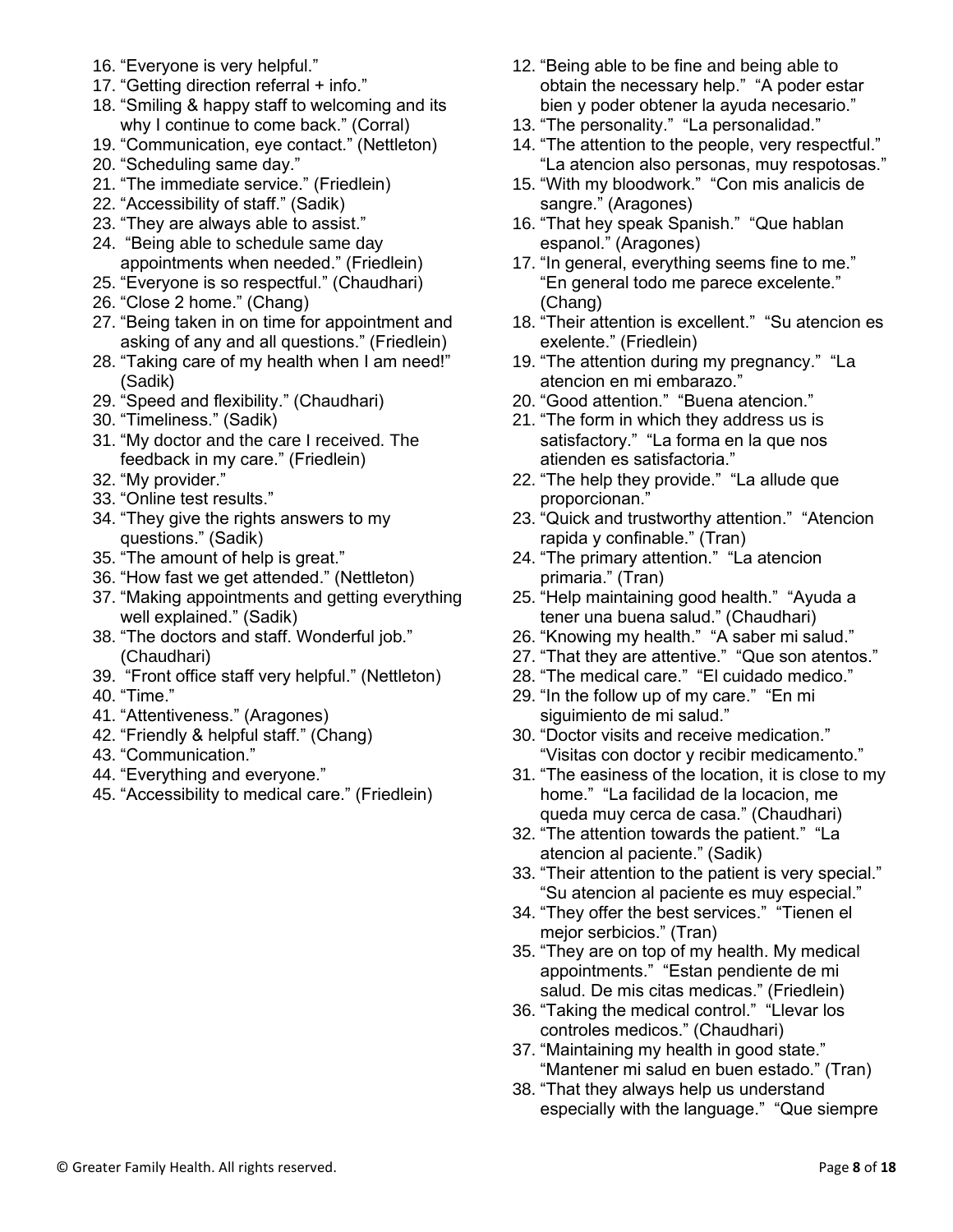nos ayudan a entender especialmente con el idioma."

- 39. "That I can communicate with ease in Spanish." "Que puedo communicarme con facilidad en espanol."
- 40. "Various locations." "Varias localidades." (Tran)
- 41. "The costs and the good attention." "Los costos y la buena atencion."
- 42. "The treatment and the kindness from the personnel and the Doctor that explains everything very well." "El trato y la amabilidad del personal y la Doctora que explica todo muy bien."
- 43. "The information they explain it very well." "La informacion la explican muy bien."
- 44. "That they are very kind and professional." "Que son muy amables y profesionales."
- 45. "That it is close to my home, they always tend to me well, and the majority speaks Spanish." (English response on a Spanish survey)
- 46. "Attention from the medical personnel." "Atencion de el personal medico." (2)
- 47. "Attention and services." "Atencion y servicios."
- 48. "The continuation of care for my daughter." "A llevar un seguimiento de la salud de mi nina." (Friedlein)
- 49. "The timely notice of consultations." "El aviso oportuno de las consultas." (Sadik)
- 50. "They have hours that we can take according to our job." "Tienen horarios que podemos tomar deacuerdo a nuestro trabajo." (Chang)
- 51. "The accessibility." "Su accesibilidad."
- 52. "Excellent service." "Exelente servicio." (Chang)
- 53. "The insurance." "La aseguranza."
- 54. "It helps me because I do not work, and they do not charge me a lot." "Me ayuda por que yo no trabajo y me cobran poco."
- 55. "My health and they always find a way to understand our necessities." "Mi salud y que siempre buscan la manera de atender mis necesidades." (Nettleton)
- 56. "The medical attention they provide." "La atencion medica que proporva."
- 57. "That they are efficient and compassionate." "Que son eficientes y compacivos." (Chang)
- 58. "Accessibility, attention, kindness." "Accesibilidad, atencion, amabilidad." (Sadik)
- 59. "They help at any time." "En todo momento ayuda."
- 60. "Almost everything." "Casi todo."
- 61. "The doctor." "El doctor."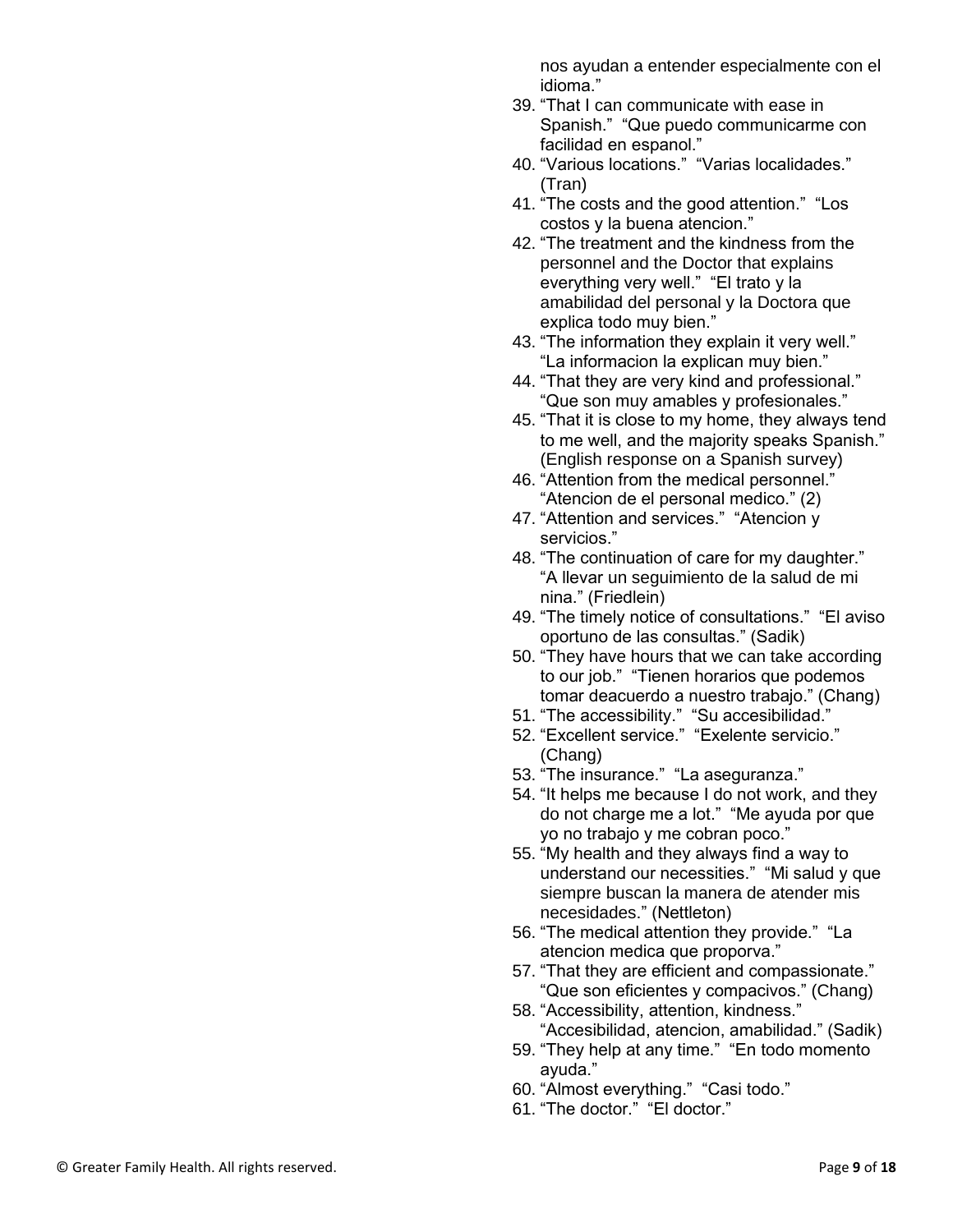- 62. "The explanation they give when they return our results." "Las explcaciones que dan cuando regresan los resultados." (Aragones)
- 63. "The attention and they are very kind." "La atencion son muy amables."
- 64. "Their low costs." "Sus bajos costos."
- 65. "Everything. Medical attention." "Todo. Atencion medica."
- 66. "When I have needed for the practitioner to examine me, thay have always given me an appointment and they have attended to me with professionalism and respect." "Cuando he tenido necesidad de que me revice el medico siempre me ha dado cita y me han atendido con preofesionalismo y respeto."
- 67. "Same day appointments." "Citas del dia."
- 68. "Checkups." "Chequos."
- 69. "El chequeo y los analicis y el papanicolao." "The checkup and the bloodwork and pap smears."
- 70. "The personnel that attends to us are very kind, respectful and collaborative in finding a solution to the present situation." "El personal que atiende son muy amables, respotosos y colaboran en buscar una solucion a la situacion presente."
- 71. "They are worried about their patients' health." "Se preocupan por la salud de los pacientes." (Alcordo)
- 72. "Great price." "Buen precio." (Aragones)
- 73. "La atencion medica y el personal." "La atencion medica y el personal."
- 74. "Very good attention." "Muy buena atencion."
- 75. "Efficient and good treatment from the entire personnel." (Friedlein)
- 76. "Anytime I have a medical problem they help me. My doctor will attend to me and has helped me with my medications and sends me to specialists that I have needed." "Me ayuda en que siempre tengo problema de salud mi doctor me atiende y me ayudado con sus medicinas que da y me manda con especialistas que he necesitado."
- 77. "Their attention and compassion is really great." "Su atension y compassion es muy bien."
- 78. " That the entire personnel is very kind, patient, and they attend to you in Spanish. Thank you." "Que todo el personal es muy amable pacientes y que te atienden en espanol. Gracias."
- 79. "Efficiency and good treatment from their personnel." "Eficiencia y buen trato de todo el personal." (Friedlein)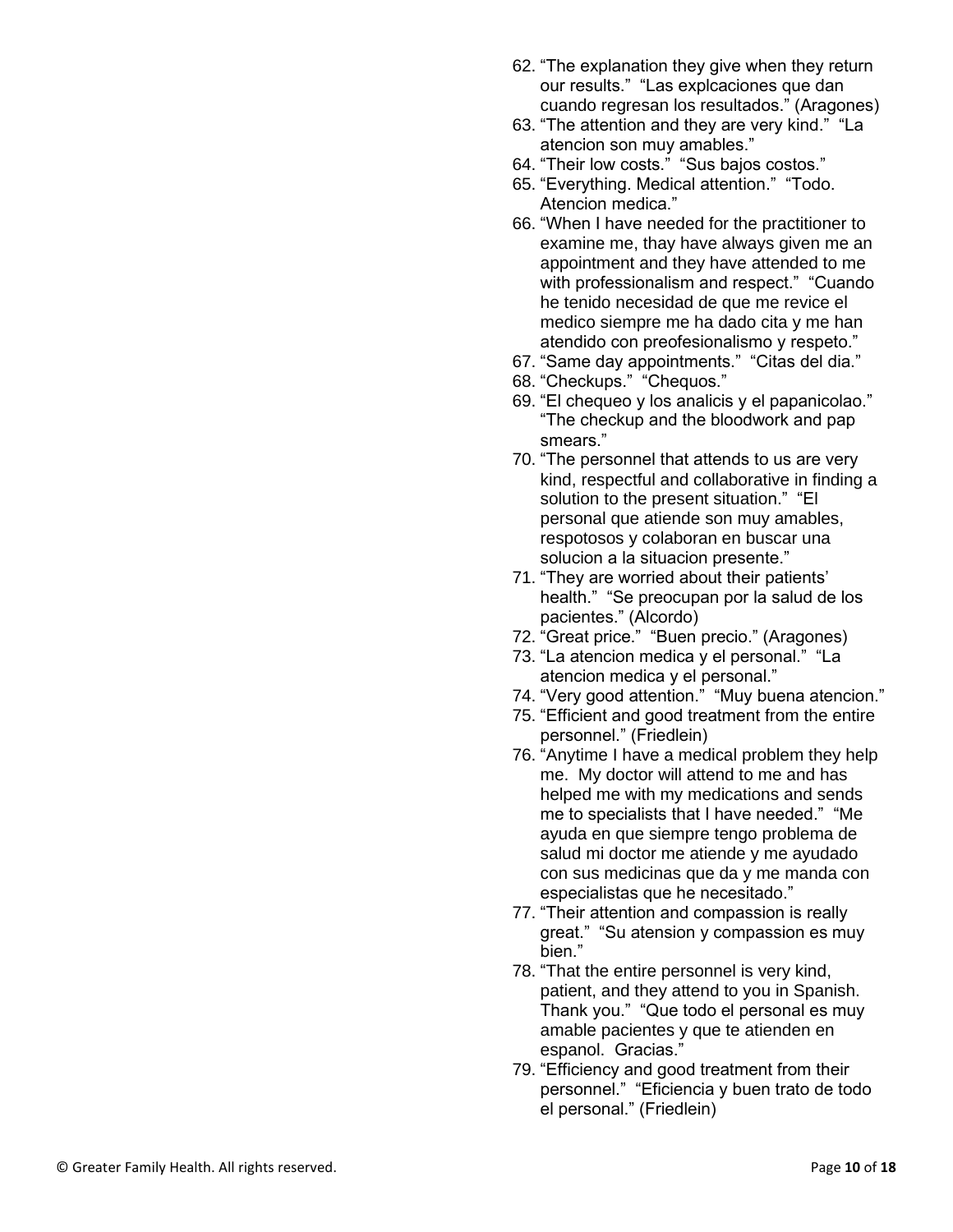- 80. "That they have available appointments in the late afternoon." "Que tienen citas disponibles en lo mas tarde possible."
- 81. "When I do not have an appointment and I call that same day." "Que cuando no tengo cita y ablo ese mismo dia."
- 82. "Ensure to attend to us at the time of the appointment." "Asegurance de atenderlos a la hora de la cita."
- 83. "The assistance at the indicated time every time I need it." "La asistencia a tiempo indicado cada vez que lo he necesitado."
- 84. "Attention with the health." "Atencion con la salud."
- 85. "The medical attention in a quick time." "La atencion medica en un tiempo rapido."
- 86. "That it is close to my home and the treatment is good." "Que esta cerca de mi domilicio y el trato es bueno."
- 87. "The care for my health and my daughters." "El cuidado de mi salud y la de mis hijas."
- 88. "You are better." "Ya son mejores."

## **Question 16: How can we improve Greater Family Health?**

### **English**

- $1.$  "N/A."  $(11)$
- 2. "None." (2)
- 3. "Text messages." (Chaudhari)
- 4. "No comments."
- 5. "I understand the 15-minute arrival rule, but it should be modified what if something happens when I'm on my way that delays me? Reason for visit should be considered as well due to work schedule walk-in may not be an option." (Friedlein)
- 6. "Appointments."
- 7. "Waiting takes time."
- 8. "It's great!!"
- 9. "Make waiting times shorter."
- 10. "Timeliness/down wait time."
- 11. "Patients."
- 12. "No complaints at the present." (Friedlein)
- 13. "Everything good as is."
- 14. "All good."
- 15. "I think it is perfect." (Chaudhari)
- 16. "Waiting time." (Chang)
- 17. "LabCorp procedures." (Friedlein)
- 18. "No complaints."
- 19. "What I seen since I have been here is you all are doing a great job. Nothing." (Friedlein)
- 20. "Everything is working perfect." (Nettleton)
- 21. "Better resources."
- 22. 'Nothing. Your good."

**Spanish** 1. "N/A." (7)

- 2. "No."
- 3. "I do not know." "No se." (Sadik)
- 4. "The wait time is long." "La espera es larga." (Aragones)
- 5. "Everything is good." "Todo esta bien." (4)
- 6. "Everything is excellent." "Todo es excelente."
- 7. "Very good." "Muy bien."
- 8. "Everything is very good." "Todo esta muy bien." (4)
- 9. "Maintaining the care that they show how to do it." "Mateniendo el cuidado que ensenas como lo hacen."
- 10. "In my opinion, everything is fine." "Mi opinion es que todo esta bien."
- 11. "They dot it very well." "Lo asen muy pero muy bien."
- 12. "They are doing an excellent job. For the moment you do not have to do anything." "Estan haciendo un exelente trabajo por el momento no necesitan hacer nada." (Friedlein)
- 13. "To not have us wait for a long time." "No hacernos esperar por largo tiempo."
- 14. "More personnel." "Mas personal."
- 15. "Everything is perfect." "Todo esta perfecto." (Chang)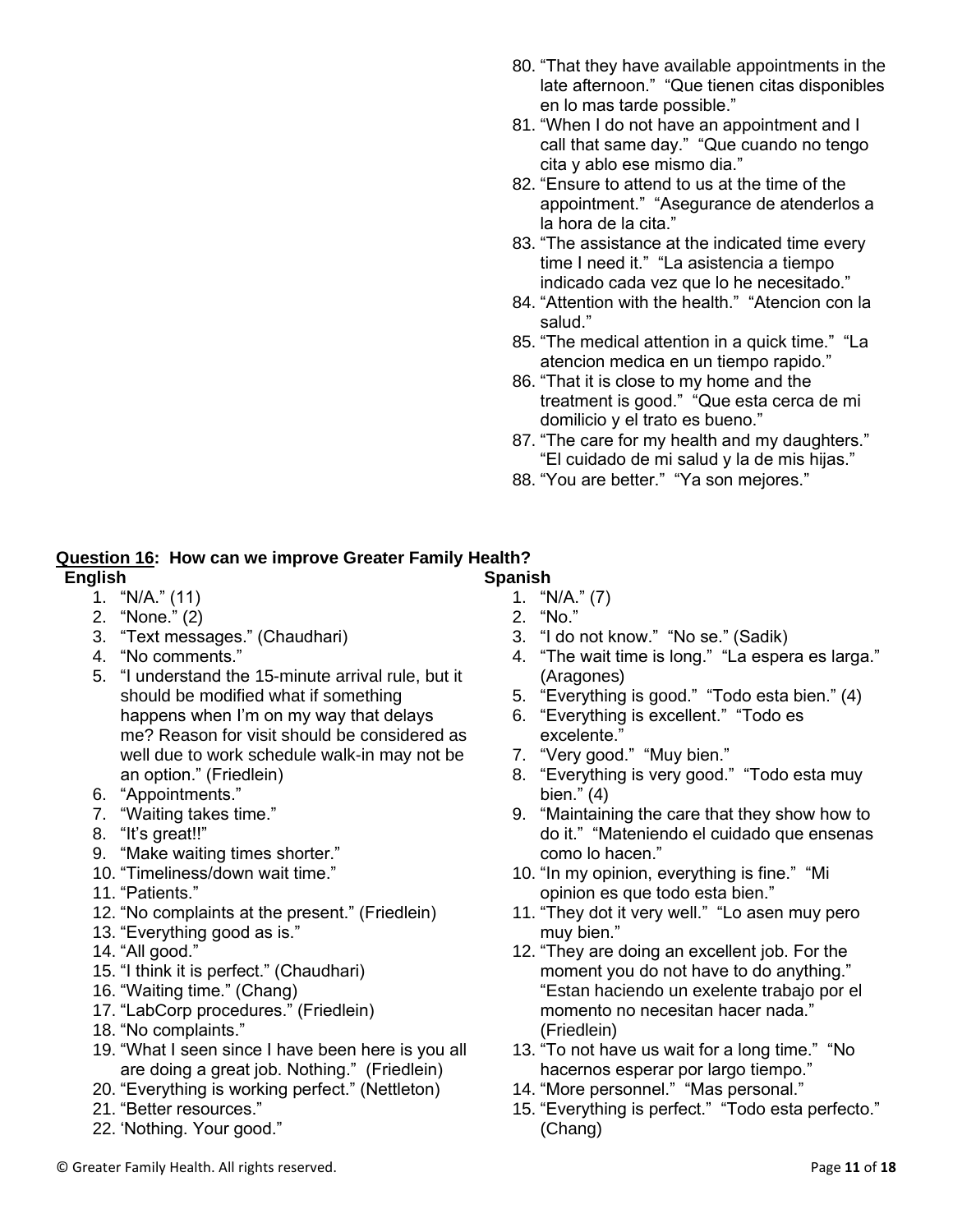- 23. "To have referrals faster for patients to be able to make appointment and been seen and take care." (Friedlein)
- 24. "Al great."
- 25. "Can't think of anything." (Friedlein)
- 16. "I think that for now it is fine." "Yo creo que hasta ahora es muy bueno."
- 17. "Inform young people that come to their medical consultations here about how to become medical assistants in the future." "Informar a los jovenes que vienen a las consultas medicas sobre como podrian ser asistentes medicos en el futuro." (Tran)
- 18. "Improve with the patient. Fulfill all the recommendations that the practitioners provide." "Mejorar con el paciente cumplir todas las recommendaciones que dan los medicos." (Chaudhari)
- 19. "Continue to be as kind as you are." "Que sigan siendo igual de amables."
- 20. "Answer the phone calls." "Que conquesten los telefonos."
- 21. "Be better at explaining to older people and have patience." "Explicar mas a la gente mayor y tener paciencia." (Aragones)
- 22. "More tolerance in time for arrival." "Mas tiempo de tolerancia en la llegada."
- 23. "Perhaps in the time spent waiting." "Quizas el tiempo de espera." (Chaudhari)
- 24. "For me it is fine how it is." "Para mi esta bien asi."
- 25. "I have nothing to recommend I am very satisfied." "No tengo nada que recomendar me siento muy satisfecha." (Friedlein)
- 26. "Helping with appointments." "Ayudar con citas."
- 27. "That the information they provide be in both English and Spanish." "Que la informacion que nos proporciones sea en los dos idiomas espanol y ingles."
- 28. "To not take too long I the time spent waiting when scheduling an appointment." "Que no tardaran tanto en tiempo de espera para poder hacer una cita."
- 29. "The personnel and their good attitude." "El personal y su buena actitud."
- 30. "To not schedule too many appointments at the same time." "Que no den tantas citas a la misma hora."
- 31. "Having sooner appointments for new patients." "Dando citas mas cercanas a nuevos pacientes."
- 32. "For me it is the best." "Para mi es lo mejor."
- 33. "More doctors that speak Hispanic." "Mas doctores de habla Ispana." (Tran)
- 34. "Everything is good. I am satisfied." "Todo bien. E quedado satisfecha."
- 35. "Continuing with the same capable personnel." "Continuando con el mismo personal capasitado." (Sadik)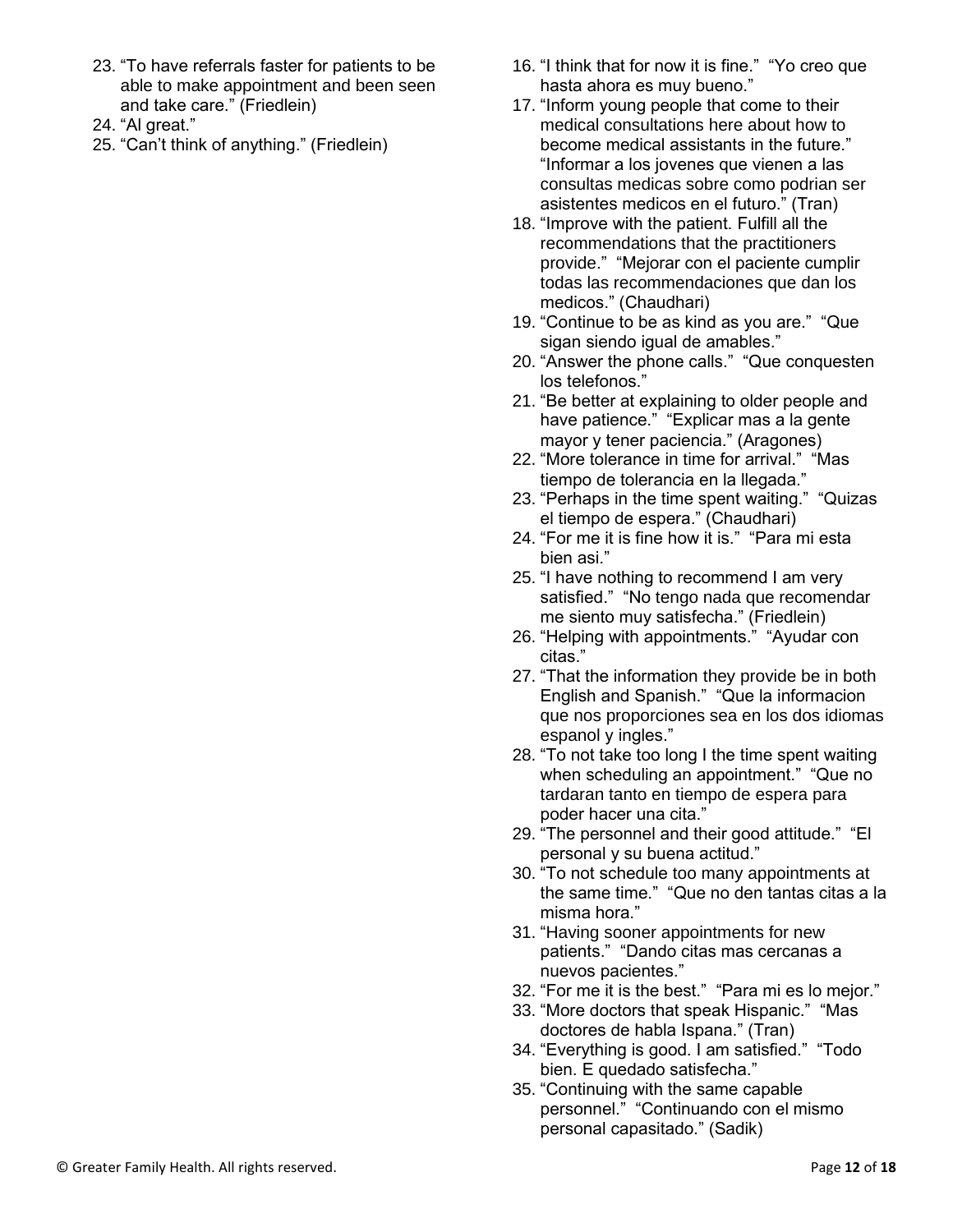- 36. "Adding all the counties to the care card to make it easier to pay." "Agregar a todos los condados la tarjeta de care para tener mas facilidad de pago." (Chang)
- 37. "Be more accessible in the appointments." "Ser un poco mas accesibles en las citas."
- 38. "Continue providing your services it is excellent." "Continuen su servicio es excelente." (Sadik)
- 39. "They do everything right." "To do lo hacen hien<sup>"</sup>
- 40. "Nutritionists, psychologists, etc." "Nutriologos, psicologos, etc." (Sadik)
- 41. "There is nothing to improve." "No hay nada que mejorar."
- 42. "Adding more clinics because the population is growing, and the centers are not sufficient." "Aumentando las clinicas por que la populacion esta creciendo y los centros de salud no son suficiente."
- 43. "They have nothing to improve considering that they surpass the expectations." "No tienen nada a mejorar debidoa que superar las expectativas."
- 44. "Ensure that the appointment time is the appointment time." "Asegurar la cita el tiempo de la sita."
- 45. "I am comfortable." "Estoy conforme." (Aragones)
- 46. "Sometimes the personnel from reception are kind, not all of them but some." "A veces el personal de recepcion son poco amables, no todas solo algunas."
- 47. "The wait to see the doctor." "La espera para pasar con la doctora."

### **Question 17: Would you recommend this Health Center to your friends and family? YES or NO English Spanish**

- YES: 75
- NO: 1
- YES: 155
- NO: 2

### **Question 18: Name of your provider (doctor, nurse practitioner, midwife, or physician assistant): English Spanish**

- Aragones: 4
- Chang: 10
- Chaudhari: 7
- Corral: 4
- Friedlein: 20
- Alcordo: 2
- Aragones: 22
- Chang: 12
- Chaudhari: 13
- Corral: 6

© Greater Family Health. All rights reserved. Page **13** of **18**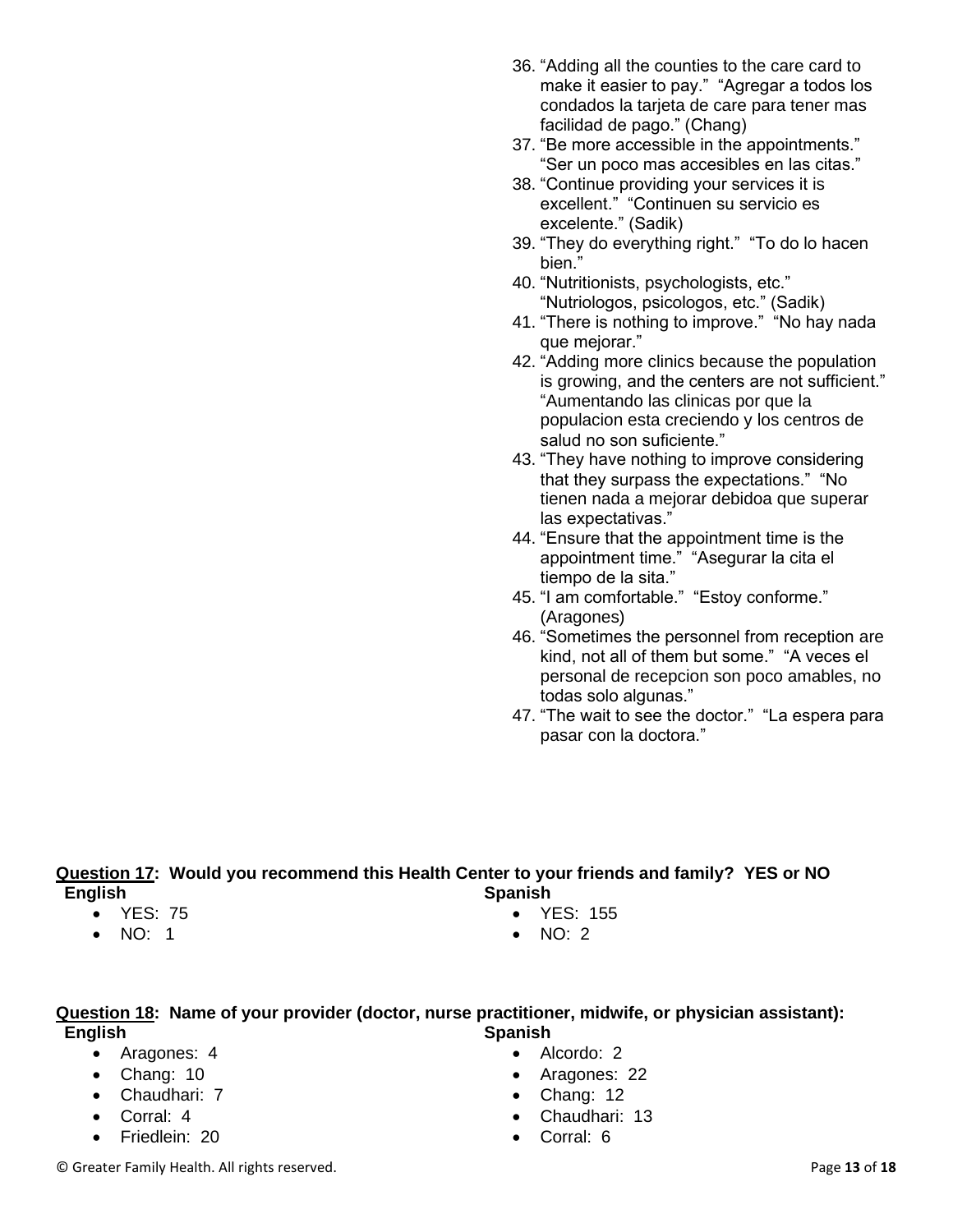- Nettleton: 7
- Perez-Hernandez: 2
- Sadik: 9
- Tran: 5
- Friedlein: 17
- Nettleton: 9
- Perez-Hernandez: 14
- Sadik: 22
- Tran: 25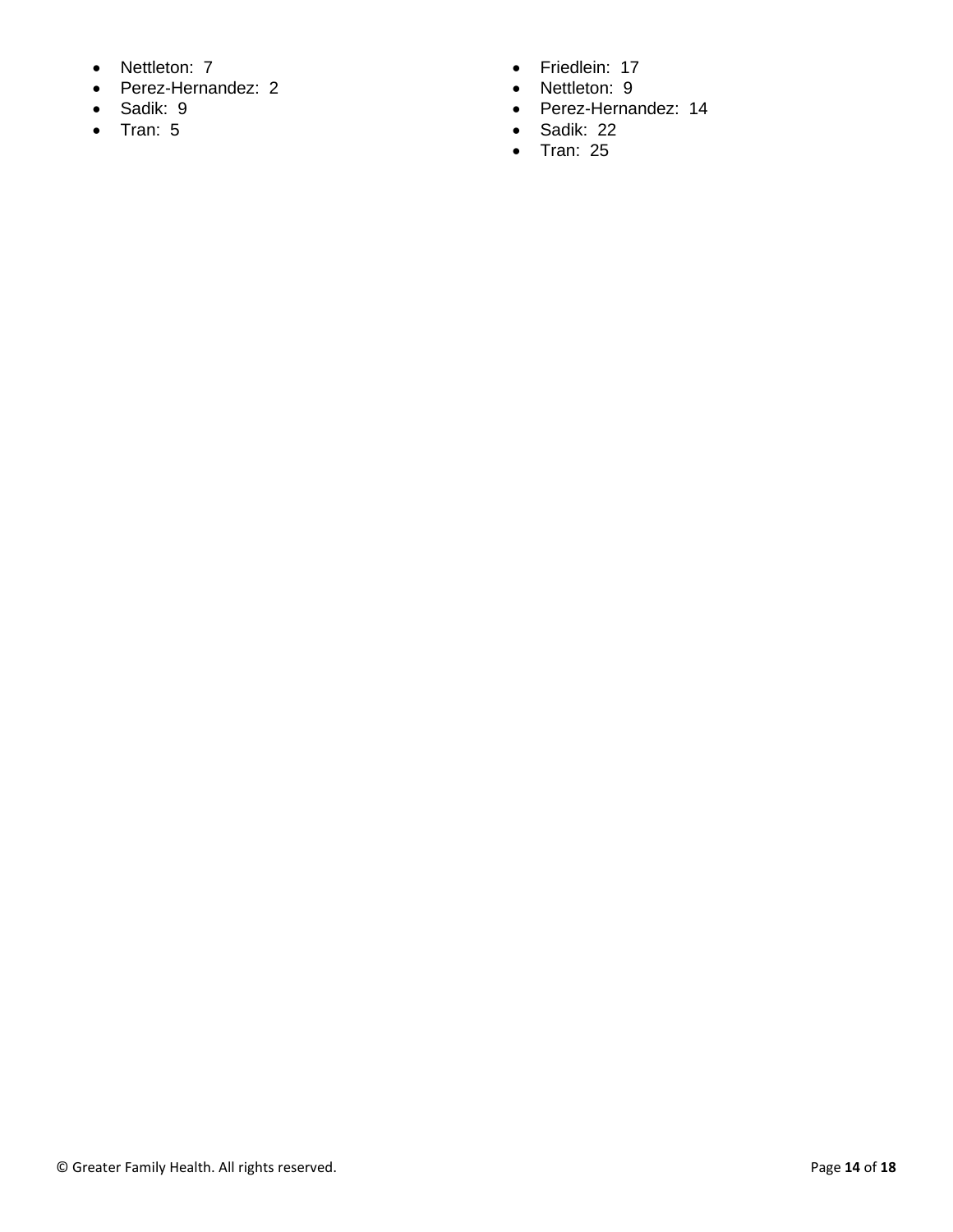

## **Individual Question Results with Trendlines**





© Greater Family Health. All rights reserved. Page **15** of **18**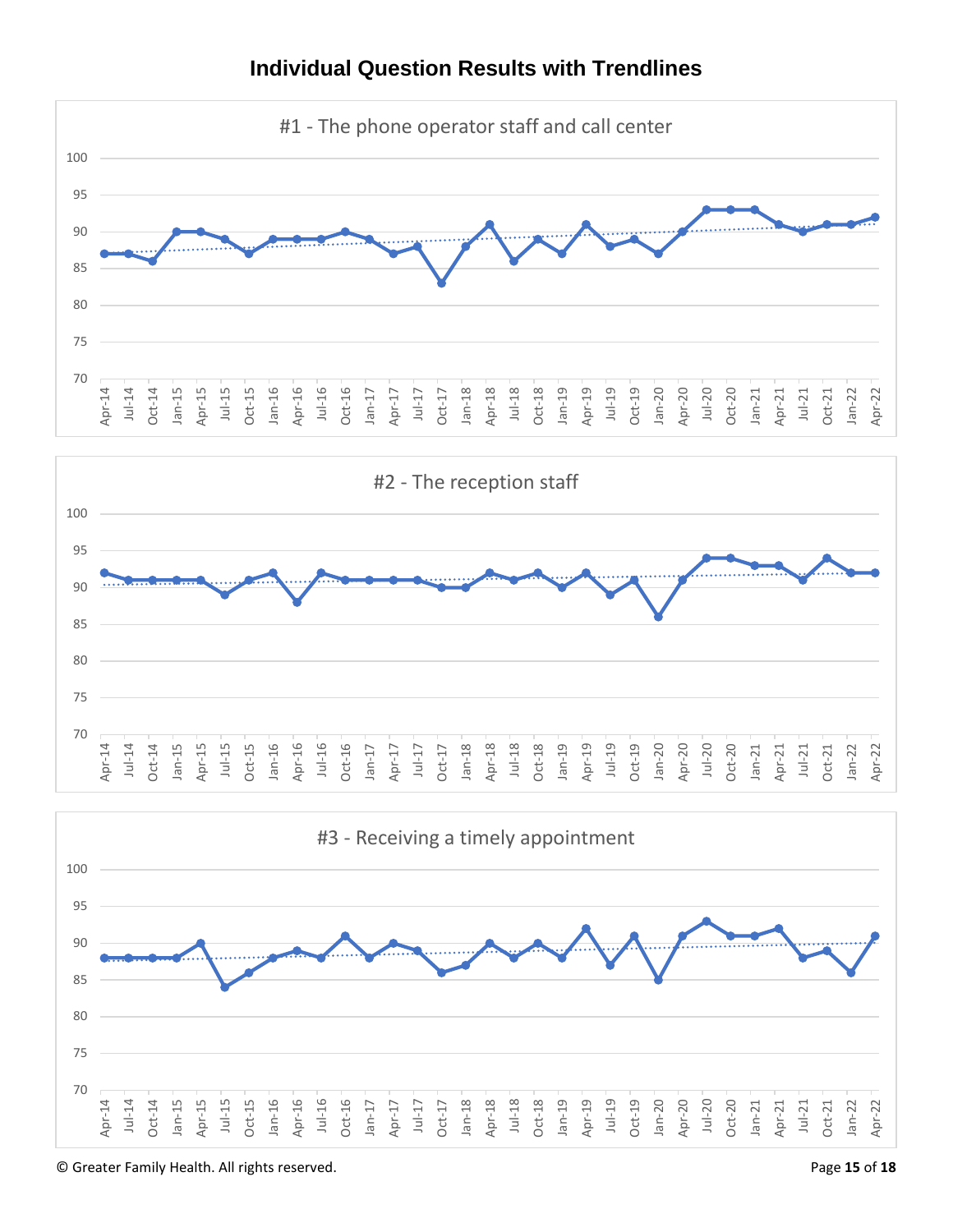



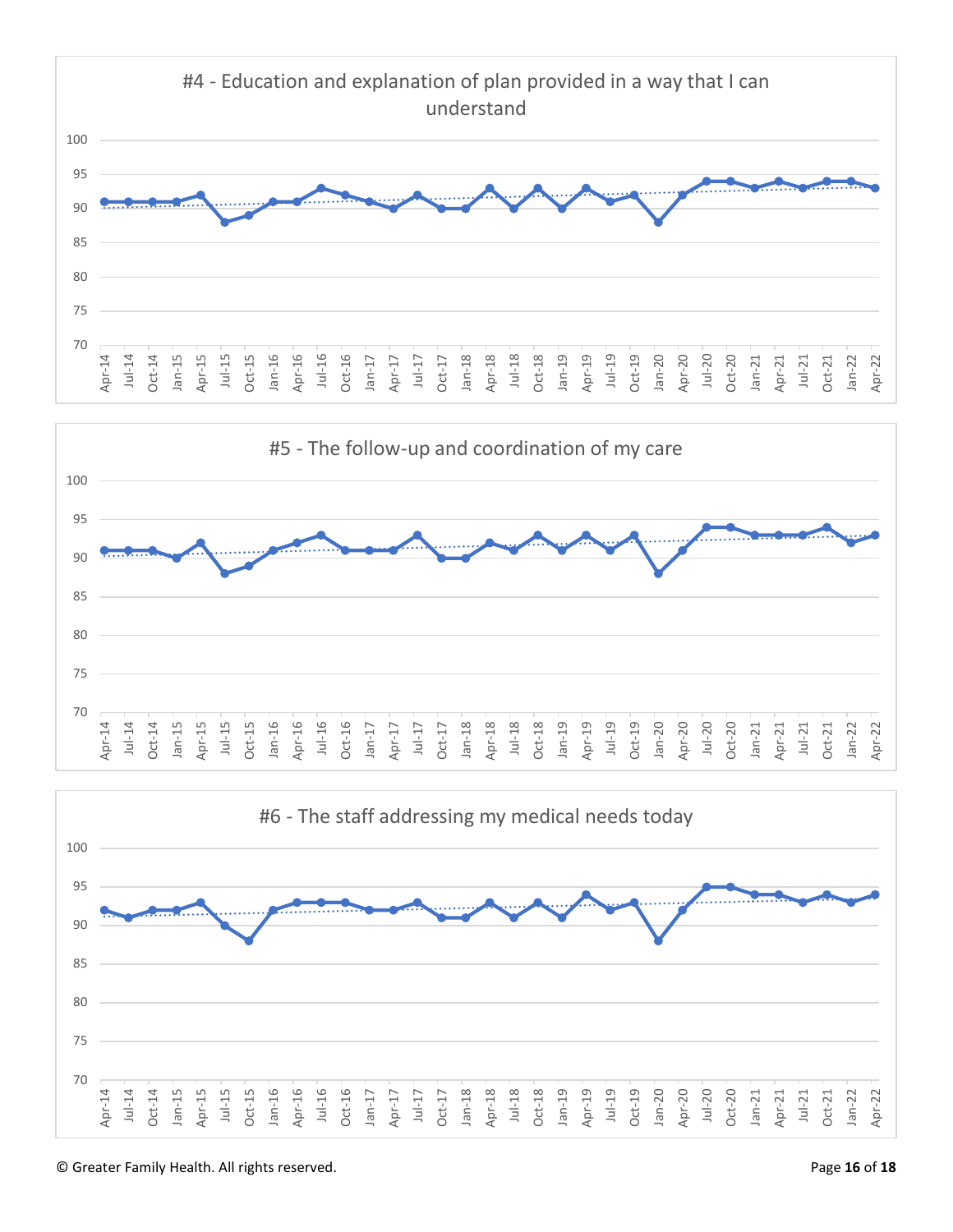